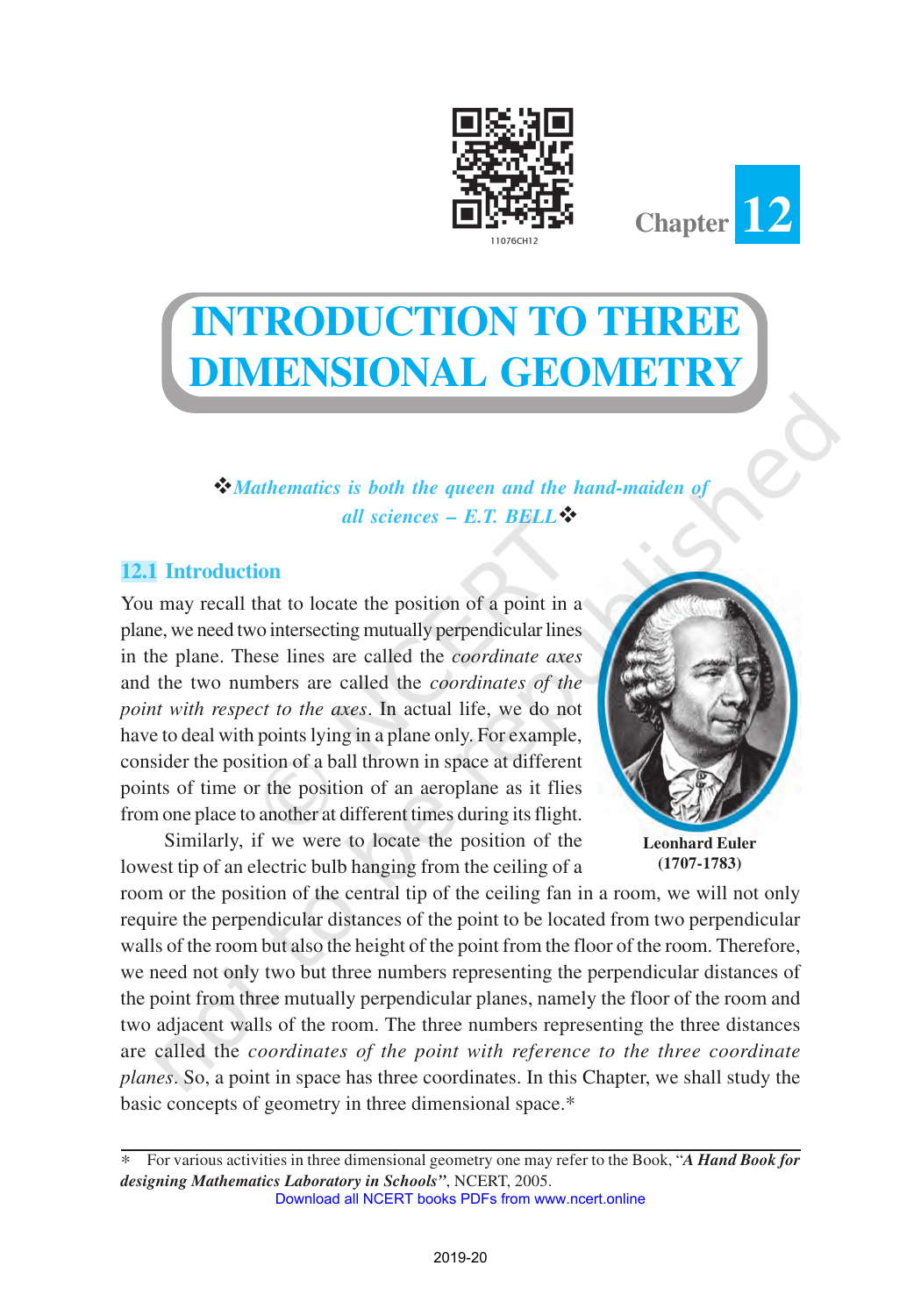## **12.2 Coordinate Axes and Coordinate Planes in Three Dimensional Space**

Consider three planes intersecting at a point O such that these three planes are mutually perpendicular to each other (Fig 12.1). These three planes intersect along the lines X′OX, Y′OY and Z′OZ, called the *x*, *y* and *z*-*axes*, respectively. We may note that these lines are mutually perpendicular to each other. These lines constitute the *rectangular coordinate system*. The planes XOY, YOZ and ZOX, called, respectively the XY-*plane*, YZ-*plane* and the ZX-*plane*, are known as the three coordinate planes. We take the XOY plane as the plane of the paper and the

line Z′OZ as perpendicular to the plane XOY. If the plane of the paper is considered as horizontal, then the line Z′OZ will be vertical. The distances measured from XY-plane upwards in the direction of OZ are taken as positive and those measured downwards in the direction of OZ′ are taken as negative. Similarly, the distance measured to the right of ZX-plane along OY are taken as positive, to the left of ZX-plane and along OY′ as negative, in front of the YZ-plane along OX as positive and to the back of it along OX′ as negative. The point O is called the *origin* of the coordinate system. The three coordinate planes divide the space into eight parts known as *octants*. These octants could be named as XOYZ, X′OYZ, X′OY′Z, XOY′Z, XOYZ′, X′OYZ′, X′OY′Z′ and XOY′Z′. and denoted by I, II, III, ..., VIII , respectively.

## **12.3 Coordinates of a Point in Space**

Having chosen a fixed coordinate system in the space, consisting of coordinate axes, coordinate planes and the origin, we now explain, as to how, given a point in the space, we associate with it three coordinates (*x,y,z*) and conversely, given a triplet of three numbers  $(x, y, z)$ , how, we locate a point in the space.

Given a point  $P$  in space, we drop a  $X$ perpendicular PM on the XY-plane with M as the



**Fig 12.1**

 $\overline{z}$ 

 $\overline{\mathbf{X}}$ 

foot of this perpendicular (Fig 12.2). Then, from the point M, we draw a perpendicular ML to the *x*-axis, meeting it at L. Let OL be *x*, LM be *y* and MP be *z*. Then *x*, *y* and *z* are called the *x*, *y* and *z coordinates*, respectively, of the point P in the space. In Fig 12.2, we may note that the point  $P(x, y, z)$  lies in the octant XOYZ and so all *x*, *y*, *z* are positive. If P was in any other octant, the signs of *x*, *y* and *z* would change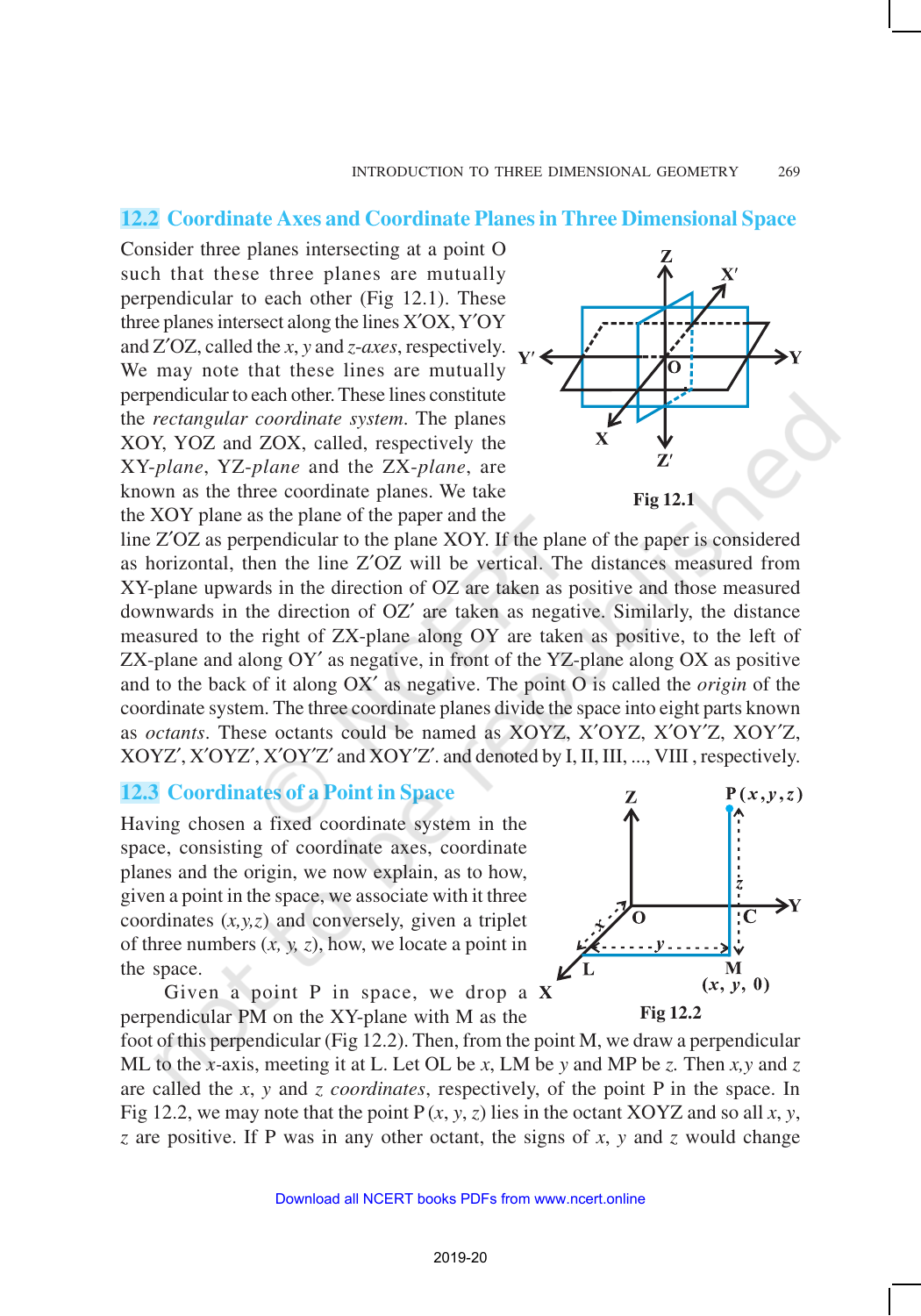accordingly. Thus, to each point P in the space there corresponds an ordered triplet  $(x, y, z)$  of real numbers.

Conversely, given any triplet  $(x, y, z)$ , we would first fix the point L on the *x*-axis corresponding to *x*, then locate the point M in the XY-plane such that  $(x, y)$  are the coordinates of the point M in the XY-plane. Note that LM is perpendicular to the *x-*axis or is parallel to the *y*-axis. Having reached the point M, we draw a perpendicular MP to the XY-plane and locate on it the point P corresponding to *z*. The point P so obtained has then the coordinates  $(x, y, z)$ . Thus, there is a one to one correspondence between the points in space and ordered triplet  $(x, y, z)$  of real numbers.

Alternatively, through the point P in the space, we draw three planes parallel to the coordinate planes, meeting the *x*-axis, *y*-axis and *z*-axis in the points A, B and C, respectively (Fig 12.3). Let  $OA = x$ ,  $OB = y$  and  $OC = z$ . Then, the point P will have the coordinates *x*, *y* and *z* and we write  $P(x, y, z)$ . Conversely, given *x*, *y* and *z*, we locate the three points A, B and C on the three coordinate axes. Through the points A, B and C we draw planes parallel to the YZ-plane, ZX-plane and XY-plane,





respectively. The point of interesection of these three planes, namely, ADPF, BDPE and CEPF is obviously the point P, corresponding to the ordered triplet  $(x, y, z)$ . We observe that if  $P(x, y, z)$  is any point in the space, then x, y and z are perpendicular distances from YZ, ZX and XY planes, respectively.

**ANOTE** The coordinates of the origin O are (0,0,0). The coordinates of any point on the *x*-axis will be as  $(x,0,0)$  and the coordinates of any point in the YZ-plane will be as (0, *y*, *z*).

*Remark* The sign of the coordinates of a point determine the octant in which the point lies. The following table shows the signs of the coordinates in eight octants.

| Octants   | $\mathbf{I}$ | III | IV | VI | VII |  |
|-----------|--------------|-----|----|----|-----|--|
| $\lambda$ |              |     |    |    |     |  |
|           |              |     |    |    |     |  |
|           |              |     |    |    |     |  |

**Table 12.1**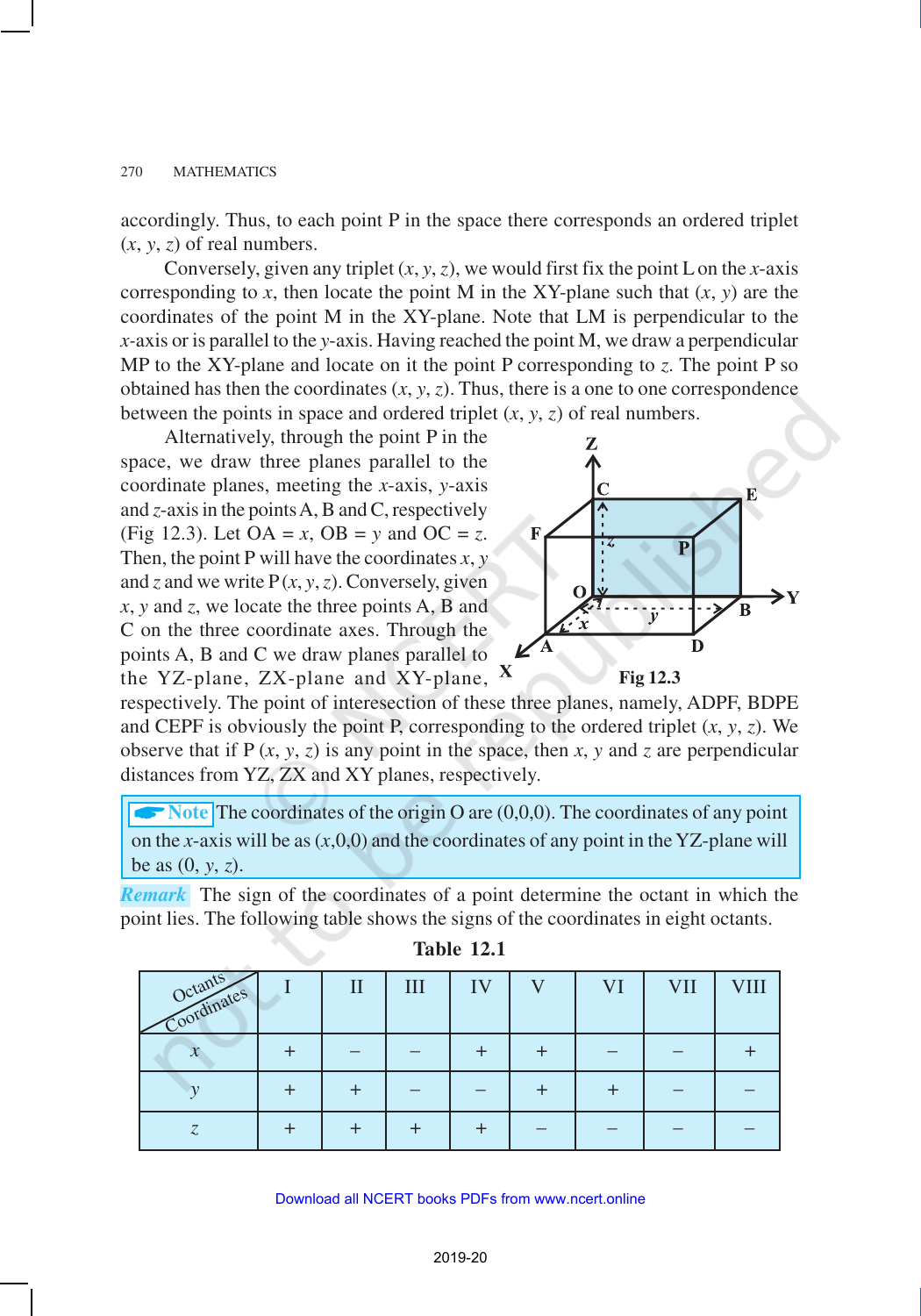**Example 1** In Fig 12.3, if P is  $(2,4,5)$ , find the coordinates of F.

**Solution** For the point F, the distance measured along OY is zero. Therefore, the coordinates of F are (2,0,5).

**Example 2** Find the octant in which the points  $(-3,1,2)$  and  $(-3,1,-2)$  lie.

**Solution** From the Table 12.1, the point  $(-3,1, 2)$  lies in second octant and the point  $(-3, 1, -2)$  lies in octant VI.

# **EXERCISE 12.1**

- **1.** A point is on the *x*-axis. What are its *y*-coordinate and *z*-coordinates?
- **2.** A point is in the XZ-plane. What can you say about its *y*-coordinate?
- **3.** Name the octants in which the following points lie:

 $(1, 2, 3), (4, -2, 3), (4, -2, -5), (4, 2, -5), (-4, 2, -5), (-4, 2, 5),$  $(-3, -1, 6)$   $(-2, -4, -7)$ .

- **4.** Fill in the blanks:
	- (i) The *x*-axis and *y*-axis taken together determine a plane known as\_\_\_\_\_\_\_.
	- (ii) The coordinates of points in the XY-plane are of the form \_\_\_\_\_\_\_.
	- (iii) Coordinate planes divide the space into coctants.

## **12.4 Distance between Two Points**

We have studied about the distance between two points in two-dimensional coordinate system. Let us now extend this study to three-dimensional system.

Let  $P(x_1, y_1, z_1)$  and Q ( $x_2, y_2, z_2$ ) be two points referred to a system of rectangular axes OX, OY and OZ. Through the points P and Q draw planes parallel to the coordinate planes so as to form a rectangular parallelopiped with one diagonal PQ (Fig 12.4).

Now, since ∠PAQ is a right angle, it follows that, in triangle PAQ,

$$
PQ^2 = PA^2 + AQ^2
$$



... (1)

Also, triangle ANQ is right angle triangle with ∠ANQ a right angle.

#### Download all NCERT books PDFs from [www.ncert.online](http://www.ncert.online)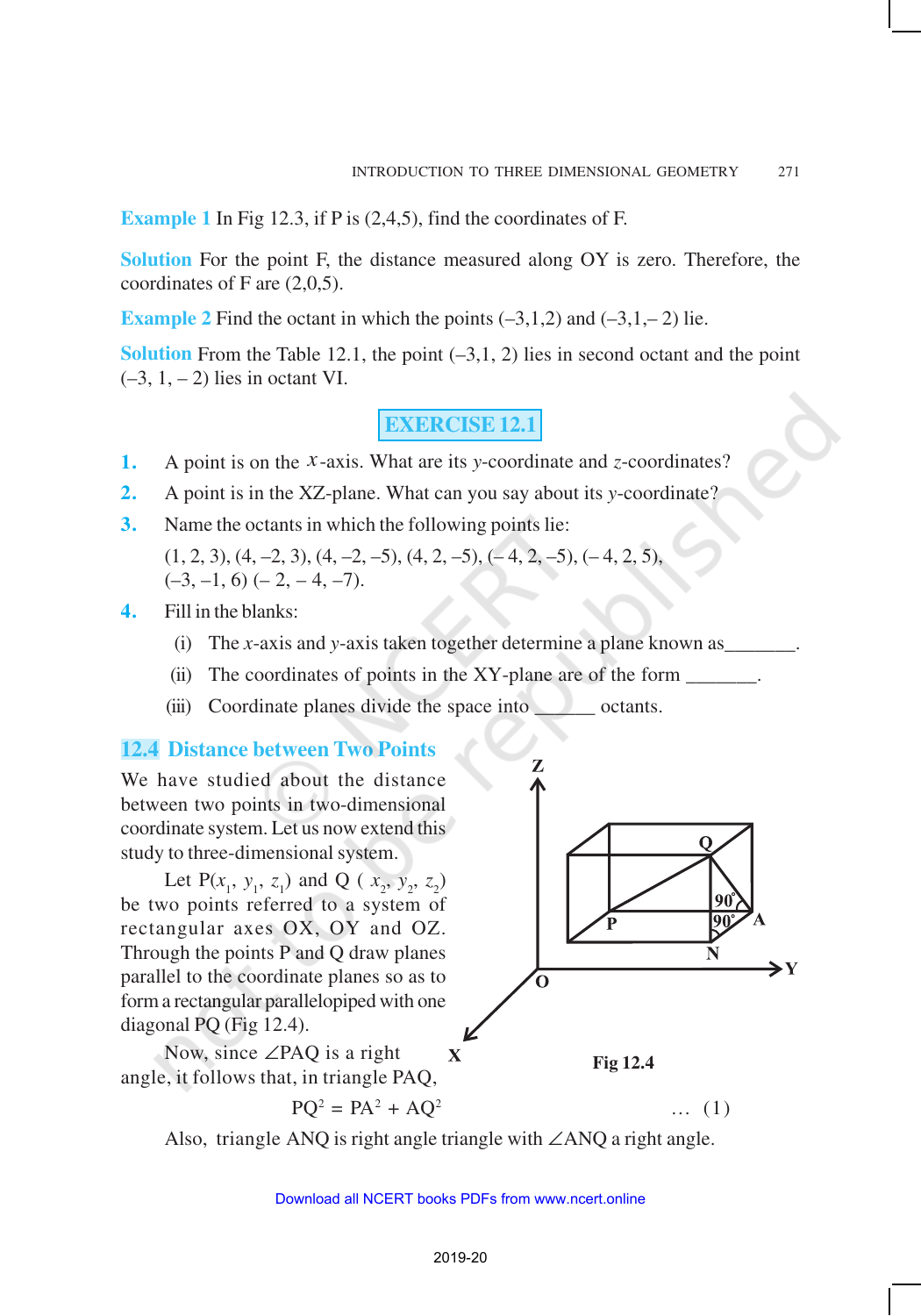Therefore

\n
$$
AQ^{2} = AN^{2} + NQ^{2}
$$
\nFrom (1) and (2), we have

\n
$$
PQ^{2} = PA^{2} + AN^{2} + NQ^{2}
$$
\nNow

\n
$$
PA = y_{2} - y_{1}, AN = x_{2} - x_{1}
$$
\nand

\n
$$
NQ = z_{2} - z_{1}
$$

Hence

Now  $PA = y_2 - y_1$ ,  $AN = x_2 - x_1$  and  $NQ = z$  $=(x_2 - x_1)^2 + (y_2 - y_1)^2 + (z_2 - z_1)^2$ 

Therefore

PQ = 
$$
\sqrt{(x_2 - x_1)^2 + (y_2 - y_1)^2 + (z_2 - z_1)^2}
$$

This gives us the distance between two points  $(x_1, y_1, z_1)$  and  $(x_2, y_2, z_2)$ .

In particular, if  $x_1 = y_1 = z_1 = 0$ , i.e., point P is origin O, then OQ =  $\sqrt{x_2^2 + y_2^2 + z_2^2}$ 2 2  ${x_2}^2+{y_2}^2+{z_2}^2$ , which gives the distance between the origin O and any point Q  $(x_2, y_2, z_2)$ . **Example 3** Find the distance between the points  $P(1, -3, 4)$  and  $Q(-4, 1, 2)$ . **Solution** The distance PQ between the points P  $(1, -3, 4)$  and Q  $(-4, 1, 2)$  is

$$
PQ = \sqrt{(-4-1)^2 + (1+3)^2 + (2-4)^2}
$$
  
=  $\sqrt{25 + 16 + 4}$   
=  $\sqrt{45} = 3\sqrt{5}$  units

**Example 4** Show that the points  $P(-2, 3, 5)$ ,  $Q(1, 2, 3)$  and  $R(7, 0, -1)$  are collinear. **Solution** We know that points are said to be collinear if they lie on a line.

Now, PQ = 
$$
\sqrt{(1+2)^2 + (2-3)^2 + (3-5)^2} = \sqrt{9+1+4} = \sqrt{14}
$$
  
QR =  $\sqrt{(7-1)^2 + (0-2)^2 + (-1-3)^2} = \sqrt{36+4+16} = \sqrt{56} = 2\sqrt{14}$ 

and PR =  $\sqrt{(7+2)^2 + (0-3)^2 + (-1-5)^2} = \sqrt{81+9+36} = \sqrt{126} = 3\sqrt{14}$ Thus,  $PQ + QR = PR$ . Hence, P, Q and R are collinear.

**Example 5** Are the points A  $(3, 6, 9)$ , B  $(10, 20, 30)$  and C  $(25, -41, 5)$ , the vertices of a right angled triangle?

**Solution** By the distance formula, we have

$$
AB2 = (10-3)2 + (20-6)2 + (30-9)2
$$
  
= 49 + 196 + 441 = 686  

$$
BC2 = (25-10)2 + (-41-20)2 + (5-30)2
$$
  
= 225 + 3721 + 625 = 4571

#### Download all NCERT books PDFs from [www.ncert.online](http://www.ncert.online)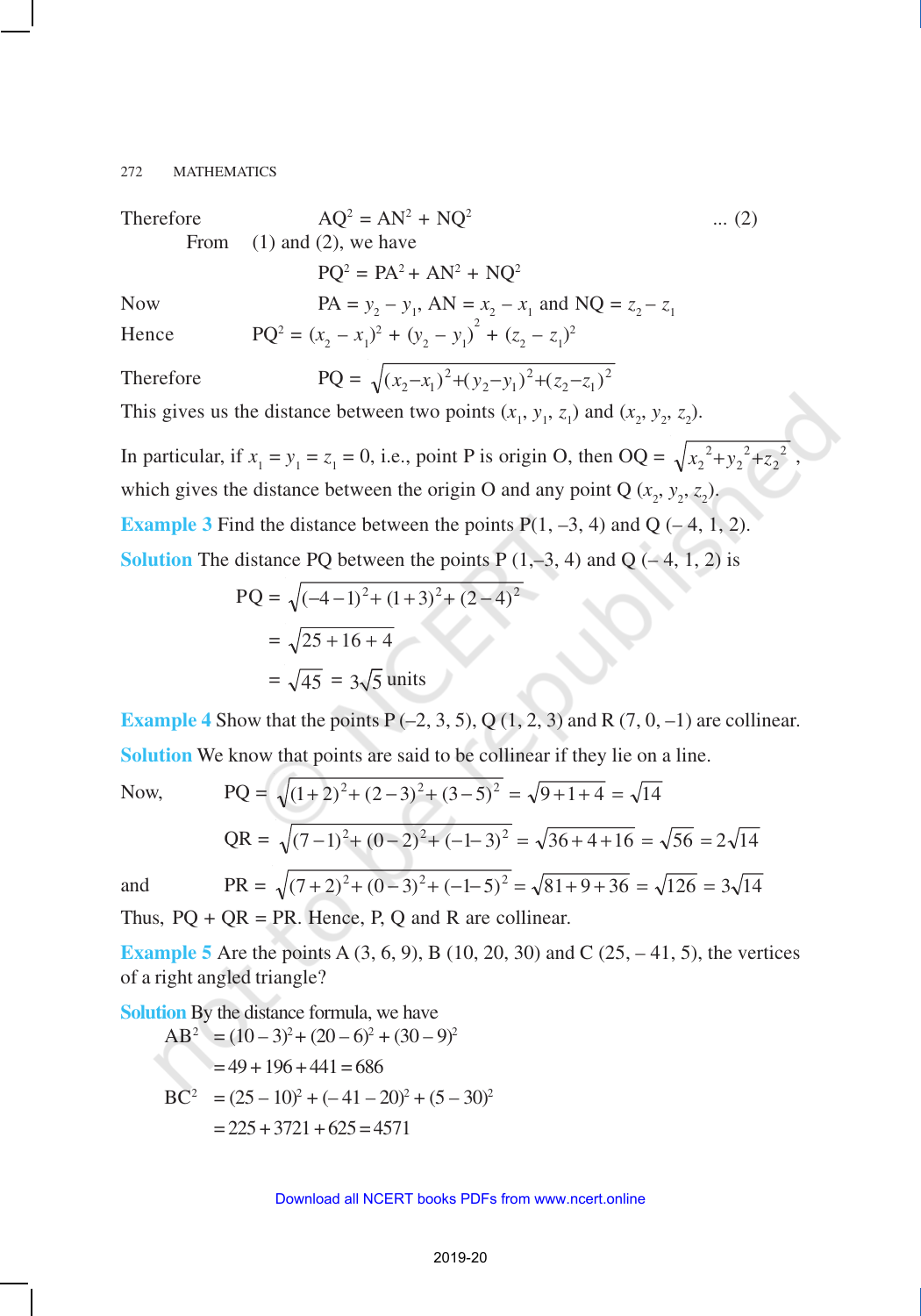$$
CA2 = (3-25)2 + (6+41)2 + (9-5)2
$$
  
= 484 + 2209 + 16 = 2709

We find that  $+ AB^2 \ne BC^2$ .

Hence, the triangle ABC is not a right angled triangle.

**Example 6** Find the equation of set of points P such that  $PA^2 + PB^2 = 2k^2$ , where A and B are the points  $(3, 4, 5)$  and  $(-1, 3, -7)$ , respectively.

**Solution** Let the coordinates of point P be (*x*, y, z). Here  $PA^{2} = (x - 3)^{2} + (y - 4)^{2} + (z - 5)^{2}$  $PB^{2} = (x + 1)^{2} + (y - 3)^{2} + (z + 7)^{2}$ 

By the given condition  $PA^2 + PB^2 = 2k^2$ , we have

$$
(x-3)^2 + (y-4)^2 + (z-5)^2 + (x+1)^2 + (y-3)^2 + (z+7)^2 = 2k^2
$$

i.e., 
$$
2x^2 + 2y^2 + 2z^2 - 4x - 14y + 4z = 2k^2 - 109
$$
.

**EXERCISE 12.2**

- **1.** Find the distance between the following pairs of points:
	- (i)  $(2, 3, 5)$  and  $(4, 3, 1)$  (ii)  $(-3, 7, 2)$  and  $(2, 4, -1)$
	- (iii)  $(-1, 3, -4)$  and  $(1, -3, 4)$  (iv)  $(2, -1, 3)$  and  $(-2, 1, 3)$ .
- **2.** Show that the points  $(-2, 3, 5)$ ,  $(1, 2, 3)$  and  $(7, 0, -1)$  are collinear.
- **3.** Verify the following:
	- (i)  $(0, 7, -10)$ ,  $(1, 6, -6)$  and  $(4, 9, -6)$  are the vertices of an isosceles triangle.
	- (ii)  $(0, 7, 10)$ ,  $(-1, 6, 6)$  and  $(-4, 9, 6)$  are the vertices of a right angled triangle.
	- (iii)  $(-1, 2, 1), (1, -2, 5), (4, -7, 8)$  and  $(2, -3, 4)$  are the vertices of a parallelogram.
- **4.** Find the equation of the set of points which are equidistant from the points  $(1, 2, 3)$  and  $(3, 2, -1)$ .
- **5.** Find the equation of the set of points P, the sum of whose distances from A  $(4, 0, 0)$  and B  $(-4, 0, 0)$  is equal to 10.

## **12.5 Section Formula**

In two dimensional geometry, we have learnt how to find the coordinates of a point dividing a line segment in a given ratio internally. Now, we extend this to three dimensional geometry as follows:

Let the two given points be  $P(x_1, y_1, z_1)$  and Q  $(x_2, y_2, z_2)$ . Let the point R  $(x, y, z)$ divide PQ in the given ratio *m* : *n* internally. Draw PL, QM and RN perpendicular to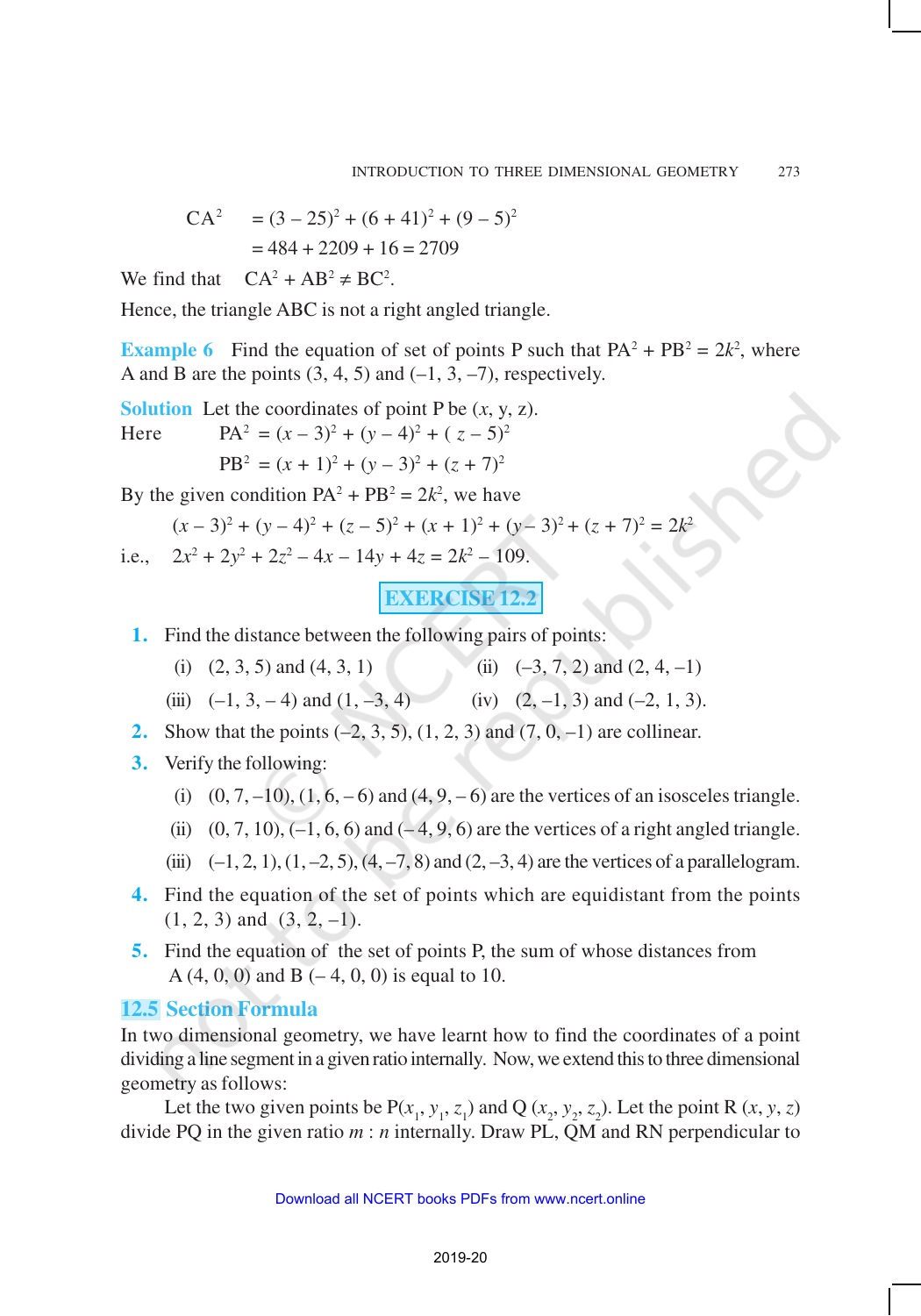the XY-plane. Obviously PL || RN || QM and feet of these perpendiculars lie in a XY-plane. The points L, M and N will lie on a line which is the intersection of the plane containing PL, RN and QM with the XY-plane. Through the point R draw a line ST parallel to the line LM. Line ST will intersect the line LP externally at the point S and the line MQ at T, as shown in Fig 12.5.

Also note that quadrilaterals LNRS and NMTR are parallelograms.

The triangles PSR and QTR are similar. Therefore, X

$$
\frac{m}{n} = \frac{\text{PR}}{\text{QR}} = \frac{\text{SP}}{\text{QT}} = \frac{\text{SL} - \text{PL}}{\text{QM} - \text{TM}} = \frac{\text{NR} - \text{PL}}{\text{QM} - \text{NR}} = \frac{z - z_1}{z_2 - z}
$$

Z

റ

 $\mathbf P$ 

M

This implies

$$
z = \frac{m z_2 + n z_1}{m + n}
$$

Similarly, by drawing perpendiculars to the XZ and YZ-planes, we get

$$
y = \frac{my_2 + ny_1}{m+n}
$$
 and  $x = \frac{mx_2 + nx_1}{m+n}$ 

Hence, the coordinates of the point R which divides the line segment joining two points  $P(x_1, y_1, z_1)$  and  $Q(x_2, y_2, z_2)$  internally in the ratio  $m : n$  are

$$
\left(\frac{mx_2 + nx_1}{m+n}, \frac{my_2 + ny_1}{m+n}, \frac{mz_2 + nz_1}{m+n}\right)
$$

If the point R divides PQ externally in the ratio *m* : *n*, then its coordinates are obtained by replacing  $n$  by  $-n$  so that coordinates of point R will be

$$
\left(\frac{mx_2 - nx_1}{m-n}, \frac{my_2 - ny_1}{m-n}, \frac{mz_2 - nz_1}{m-n}\right)
$$

**Case 1** Coordinates of the mid-point: In case R is the mid-point of PQ, then

$$
m : n = 1 : 1
$$
 so that  $x = \frac{x_1 + x_2}{2}$ ,  $y = \frac{y_1 + y_2}{2}$  and  $z = \frac{z_1 + z_2}{2}$ .

These are the coordinates of the mid point of the segment joining  $P(x_1, y_1, z_1)$ and Q  $(x_2, y_2, z_2)$ .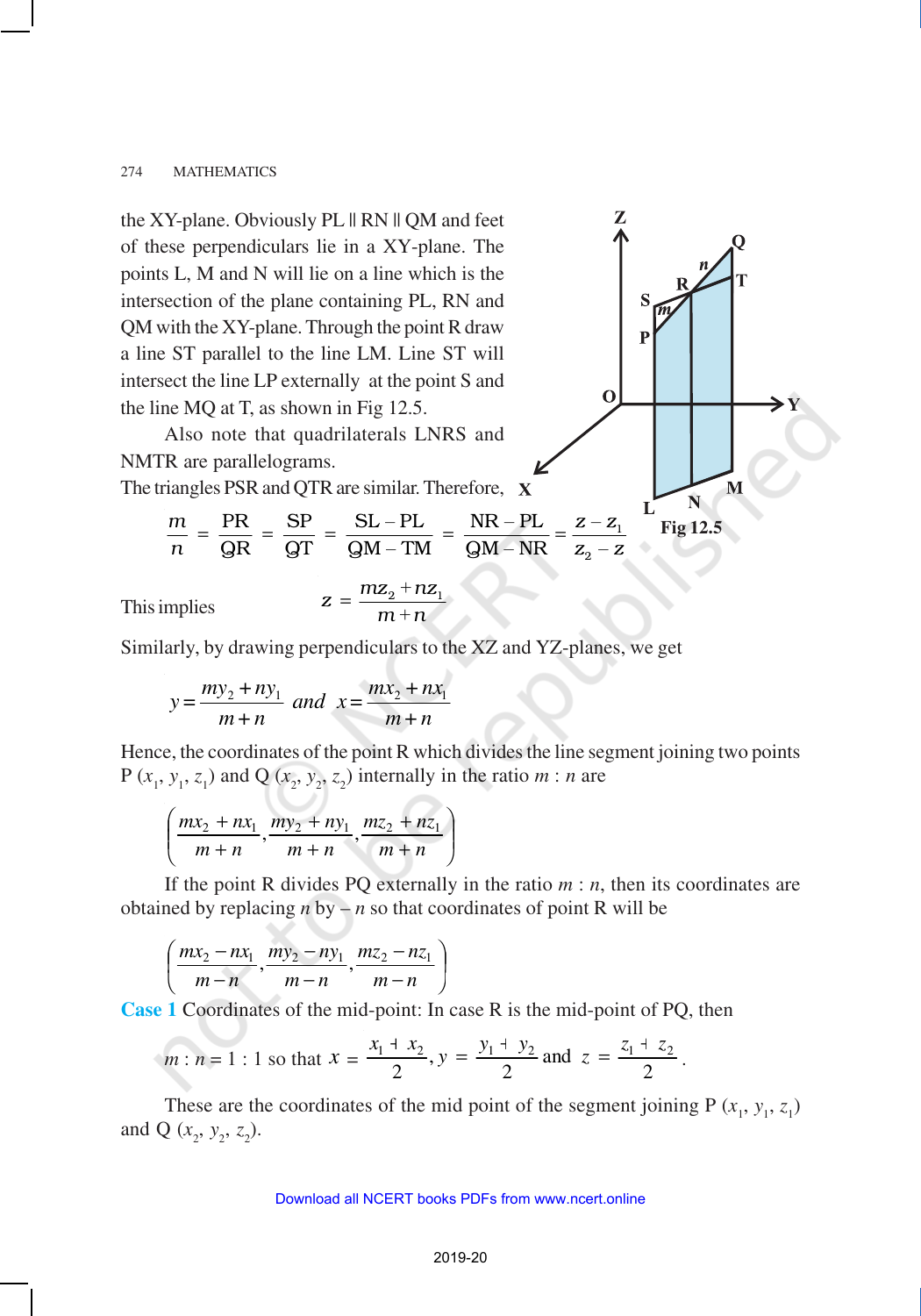**Case 2** The coordinates of the point R which divides PQ in the ratio *k* : 1 are obtained by taking  $k = \frac{m}{n}$  $=\frac{m}{n}$  which are as given below:

$$
\left(\frac{kx_2 + x_1}{1 + k}, \frac{ky_2 + y_1}{1 + k}, \frac{kz_2 + z_1}{1 + k}\right)
$$

Generally, this result is used in solving problems involving a general point on the line passing through two given points.

**Example 7** Find the coordinates of the point which divides the line segment joining the points  $(1, -2, 3)$  and  $(3, 4, -5)$  in the ratio  $2 : 3$  (i) internally, and (ii) externally.

**Solution** (i) Let  $P(x, y, z)$  be the point which divides line segment joining A(1, –2, 3) and B  $(3, 4, -5)$  internally in the ratio 2 : 3. Therefore

$$
x = \frac{2(3) + 3(1)}{2 + 3} = \frac{9}{5}, \ y = \frac{2(4) + 3(-2)}{2 + 3} = \frac{2}{5}, \ z = \frac{2(-5) + 3(3)}{2 + 3} = \frac{-1}{5}
$$
  
ed point is 
$$
\left(\frac{9}{5}, \frac{2}{5}, \frac{-1}{5}\right)
$$

Thus, the require

(ii) Let P  $(x, y, z)$  be the point which divides segment joining A  $(1, -2, 3)$  and B  $(3, 4, -5)$  externally in the ratio  $2:3$ . Then

$$
x = \frac{2(3) + (-3)(1)}{2 + (-3)} = -3, \quad y = \frac{2(4) + (-3)(-2)}{2 + (-3)} = -14, \quad z = \frac{2(-5) + (-3)(3)}{2 + (-3)} = 19
$$

Therefore, the required point is  $(-3, -14, 19)$ .

**Example 8** Using section formula, prove that the three points  $(-4, 6, 10)$ ,  $(2, 4, 6)$ and  $(14, 0, -2)$  are collinear.

**Solution** Let A  $(-4, 6, 10)$ , B  $(2, 4, 6)$  and C $(14, 0, -2)$  be the given points. Let the point P divides AB in the ratio *k* : 1. Then coordinates of the point P are

$$
\frac{2k-4}{k+1}, \frac{4k+6}{k+1}, \frac{6k+10}{k+1}
$$

Let us examine whether for some value of *k*, the point P coincides with point C.

On putting  $\frac{2k-4}{1+1} = 14$ + 1 *k*  $\frac{k-4}{k+1}$  = 14, we get  $k = -\frac{3}{2}$ 2  $k = -$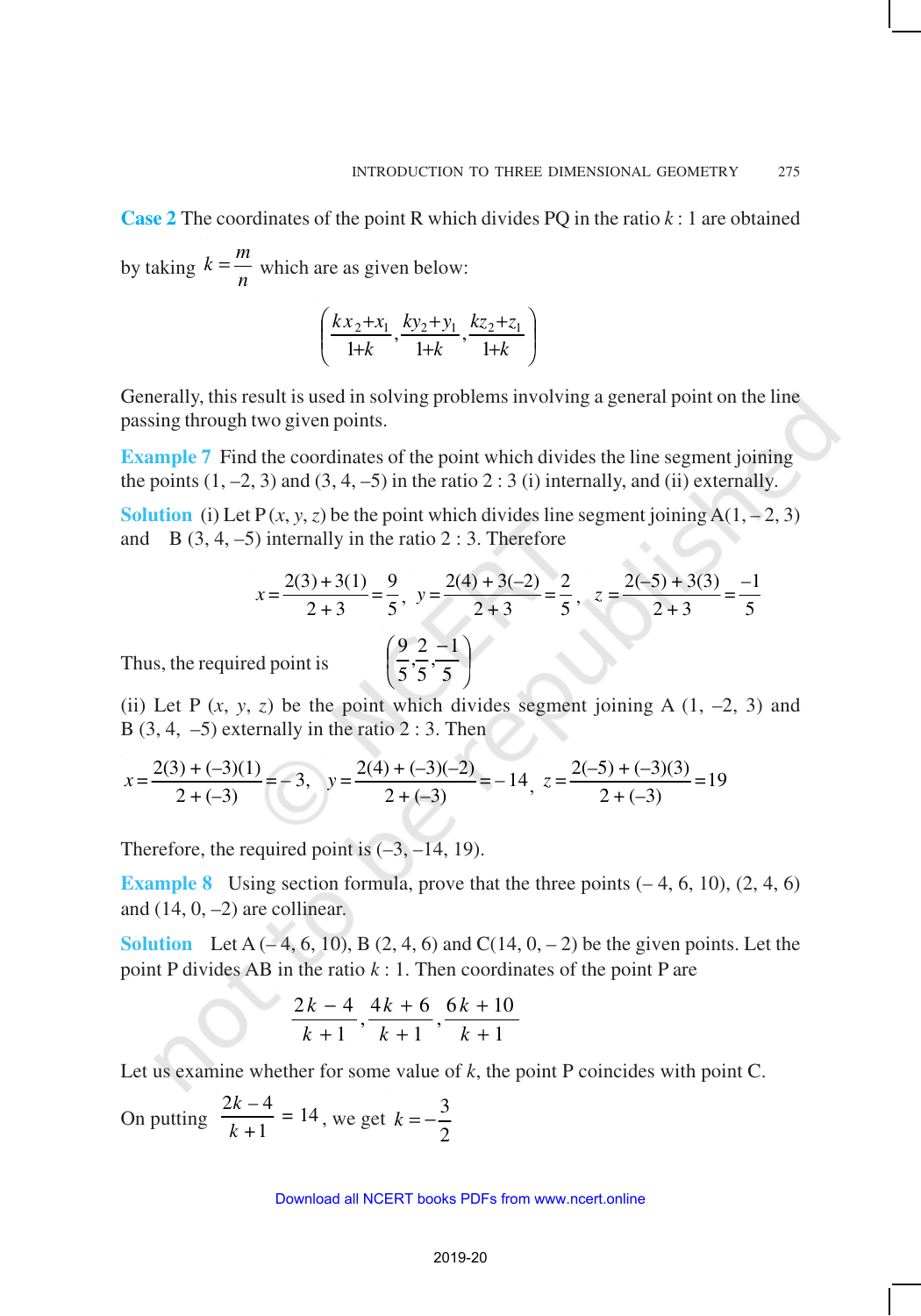When 
$$
k = -\frac{3}{2}
$$
, then  $\frac{4k+6}{k+1} = \frac{4(-\frac{3}{2})+6}{-\frac{3}{2}+1} = 0$ 

and

$$
\frac{6k+10}{k+1} = \frac{6(-\frac{3}{2})+10}{-\frac{3}{2}+1} = -2
$$

Therefore,  $C(14, 0, -2)$  is a point which divides AB externally in the ratio 3 : 2 and is same as P.Hence A, B, C are collinear.

**Example 9** Find the coordinates of the centroid of the triangle whose vertices are  $(x_1, y_1, z_1), (x_2, y_2, z_2)$  and  $(x_3, y_3, z_3)$ .

**Solution** Let ABC be the triangle. Let the coordinates of the vertices A, B,C be  $(x_1, y_1, z_1)$ ,  $(x_2, y_2, z_2)$  and  $(x_3, y_3, z_3)$ , respectively. Let D be the mid-point of BC. Hence coordinates of D are

$$
\left(\frac{x_2 + x_3}{2}, \frac{y_2 + y_3}{2}, \frac{z_2 + z_3}{2}\right)
$$

Let G be the centroid of the triangle. Therefore, it divides the median AD in the ratio 2 : 1. Hence, the coordinates of G are

$$
\left(\frac{2\left(\frac{x_2+x_3}{2}\right)+x_1}{2+1}, \frac{2\left(\frac{y_2+y_3}{2}\right)+y_1}{2+1}, \frac{2\left(\frac{z_2+z_3}{2}\right)+z_1}{2+1}\right)
$$

or

 $_1 + \lambda_2 + \lambda_3$   $\lambda_1 + \lambda_2 + \lambda_3$   $\lambda_1 + \lambda_2 + \lambda_3$ 3 3 3  $\left( \frac{x_1 + x_2 + x_3}{2}, \frac{y_1 + y_2 + y_3}{2}, \frac{z_1 + z_2 + z_3}{2} \right)$  $\left(\frac{1}{3}, \frac{2}{3}, \frac{1}{3}, \frac{1}{3}, \frac{1}{3}\right)$ 

**Example 10** Find the ratio in which the line segment joining the points (4, 8, 10) and  $(6, 10, -8)$  is divided by the YZ-plane.

**Solution** Let YZ-plane divides the line segment joining  $A(4, 8, 10)$  and  $B(6, 10, -8)$ at  $P(x, y, z)$  in the ratio  $k: 1$ . Then the coordinates of P are

$$
\left(\frac{4+6k}{k+1}, \frac{8+10k}{k+1}, \frac{10-8k}{k+1}\right)
$$

#### Download all NCERT books PDFs from [www.ncert.online](http://www.ncert.online)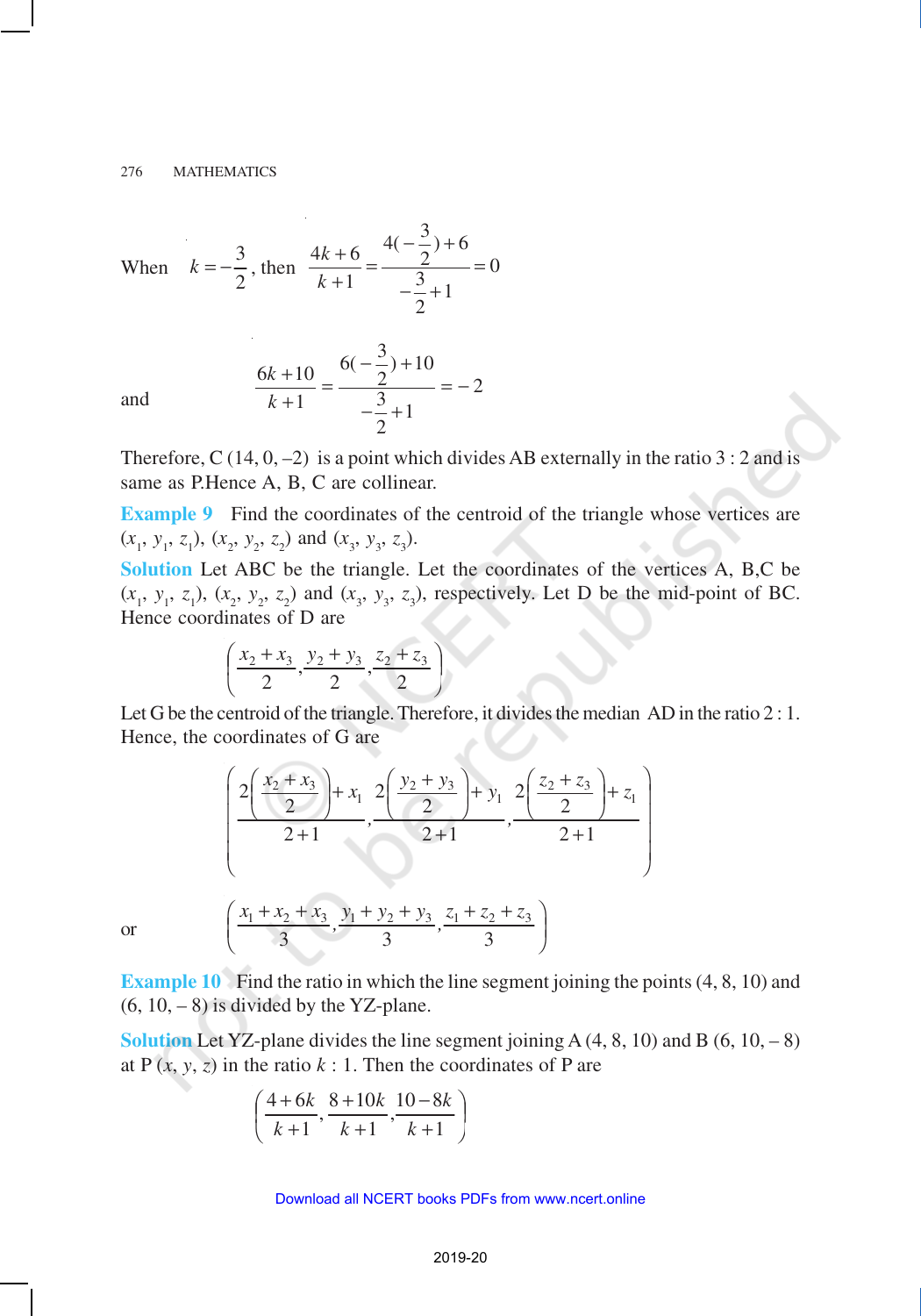Since P lies on the YZ-plane, its *x*-coordinate is zero, i.e.,  $\frac{4+6k}{k+1} = 0$ + 1 *k k*

or 
$$
k=-\frac{2}{3}
$$

Therefore, YZ-plane divides AB externally in the ratio 2 : 3.

**EXERCISE 12.3**

- **1.** Find the coordinates of the point which divides the line segment joining the points  $(-2, 3, 5)$  and  $(1, -4, 6)$  in the ratio (i) 2 : 3 internally, (ii) 2 : 3 externally.
- **2.** Given that  $P(3, 2, -4)$ ,  $Q(5, 4, -6)$  and  $R(9, 8, -10)$  are collinear. Find the ratio in which Q divides PR.
- **3.** Find the ratio in which the YZ-plane divides the line segment formed by joining the points  $(-2, 4, 7)$  and  $(3, -5, 8)$ .
- **4.** Using section formula, show that the points A  $(2, -3, 4)$ , B  $(-1, 2, 1)$  and

$$
C\left(0,\frac{1}{3},2\right)
$$
 are collinear.

**5.** Find the coordinates of the points which trisect the line segment joining the points  $P(4, 2, -6)$  and Q  $(10, -16, 6)$ .

## *Miscellaneous Examples*

**Example 11** Show that the points A  $(1, 2, 3)$ , B  $(-1, -2, -1)$ , C  $(2, 3, 2)$  and D (4, 7, 6) are the vertices of a parallelogram ABCD, but it is not a rectangle.

**Solution** To show ABCD is a parallelogram we need to show opposite side are equal Note that.

$$
AB = \sqrt{(-1-1)^2 + (-2-2)^2 + (-1-3)^2} = \sqrt{4+16+16} = 6
$$
  
\n
$$
BC = \sqrt{(2+1)^2 + (3+2)^2 + (2+1)^2} = \sqrt{9+25+9} = \sqrt{43}
$$
  
\n
$$
CD = \sqrt{(4-2)^2 + (7-3)^2 + (6-2)^2} = \sqrt{4+16+16} = 6
$$
  
\n
$$
DA = \sqrt{(1-4)^2 + (2-7)^2 + (3-6)^2} = \sqrt{9+25+9} = \sqrt{43}
$$

Since  $AB = CD$  and  $BC = AD$ , ABCD is a parallelogram.

Now, it is required to prove that ABCD is not a rectangle. For this, we show that diagonals AC and BD are unequal. We have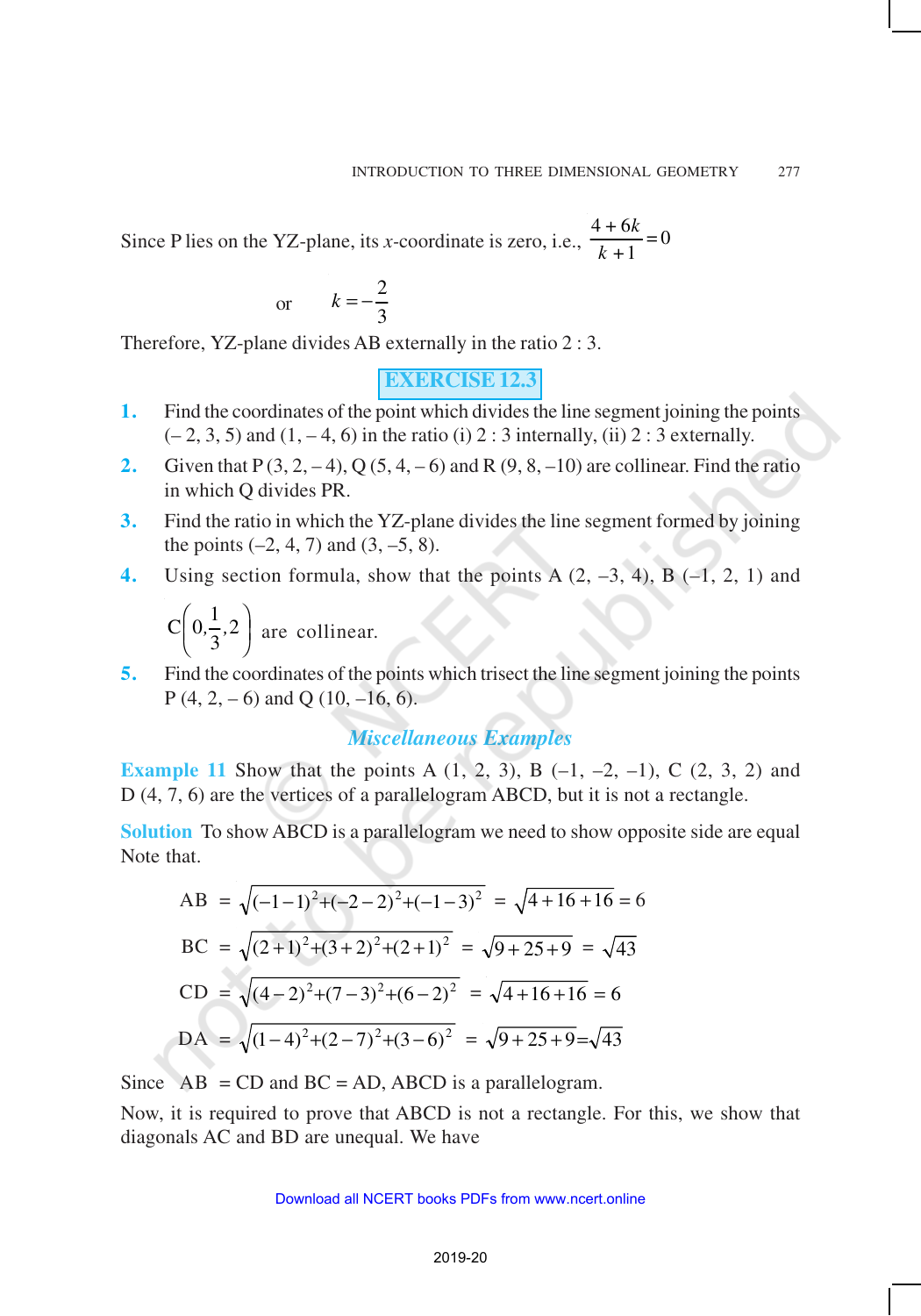$$
AC = \sqrt{(2-1)^2 + (3-2)^2 + (2-3)^2} = \sqrt{1+1+1} = \sqrt{3}
$$

$$
BD = \sqrt{(4+1)^2 + (7+2)^2 + (6+1)^2} = \sqrt{25+81+49} = \sqrt{155}.
$$

Since  $AC \neq BD$ , ABCD is not a rectangle.

**ANOTE:** We can also show that ABCD is a parallelogram, using the property that diagonals AC and BD bisect each other.

**Example 12** Find the equation of the set of the points P such that its distances from the points A  $(3, 4, -5)$  and B  $(-2, 1, 4)$  are equal.

**Solution** If  $P(x, y, z)$  be any point such that  $PA = PB$ .

Now 
$$
\sqrt{(x-3)^2 + (y-4)^2 + (z+5)^2} = \sqrt{(x+2)^2 + (y-1)^2 + (z-4)^2}
$$

$$
\overline{\text{or}}
$$

or 
$$
(x-3)^2 + (y-4)^2 + (z+5)^2 = (x+2)^2 + (y-1)^2 + (z-4)^2
$$

or 
$$
10x + 6y - 18z - 29 = 0.
$$

**Example 13** The centroid of a triangle ABC is at the point  $(1, 1, 1)$ . If the coordinates of A and B are  $(3, -5, 7)$  and  $(-1, 7, -6)$ , respectively, find the coordinates of the point C.

**Solution** Let the coordinates of C be  $(x, y, z)$  and the coordinates of the centroid G be (1, 1, 1). Then

$$
\frac{x+3-1}{3} = 1, \text{ i.e., } x = 1; \frac{y-5+7}{3} = 1, \text{ i.e., } y = 1; \frac{z+7-6}{3} = 1, \text{ i.e., } z = 2.
$$

Hence, coordinates of C are  $(1, 1, 2)$ .

## *Miscellaneous Exercise on Chapter 12*

- **1.** Three vertices of a parallelogram ABCD are  $A(3, -1, 2)$ , B  $(1, 2, -4)$  and  $C$  (-1, 1, 2). Find the coordinates of the fourth vertex.
- **2.** Find the lengths of the medians of the triangle with vertices A (0, 0, 6), B (0,4, 0) and (6, 0, 0).
- **3.** If the origin is the centroid of the triangle PQR with vertices P (2*a*, 2, 6),  $Q(-4, 3b, -10)$  and  $R(8, 14, 2c)$ , then find the values of *a*, *b* and *c*.
- **4.** Find the coordinates of a point on *y*-axis which are at a distance of  $5\sqrt{2}$  from the point  $P(3, -2, 5)$ .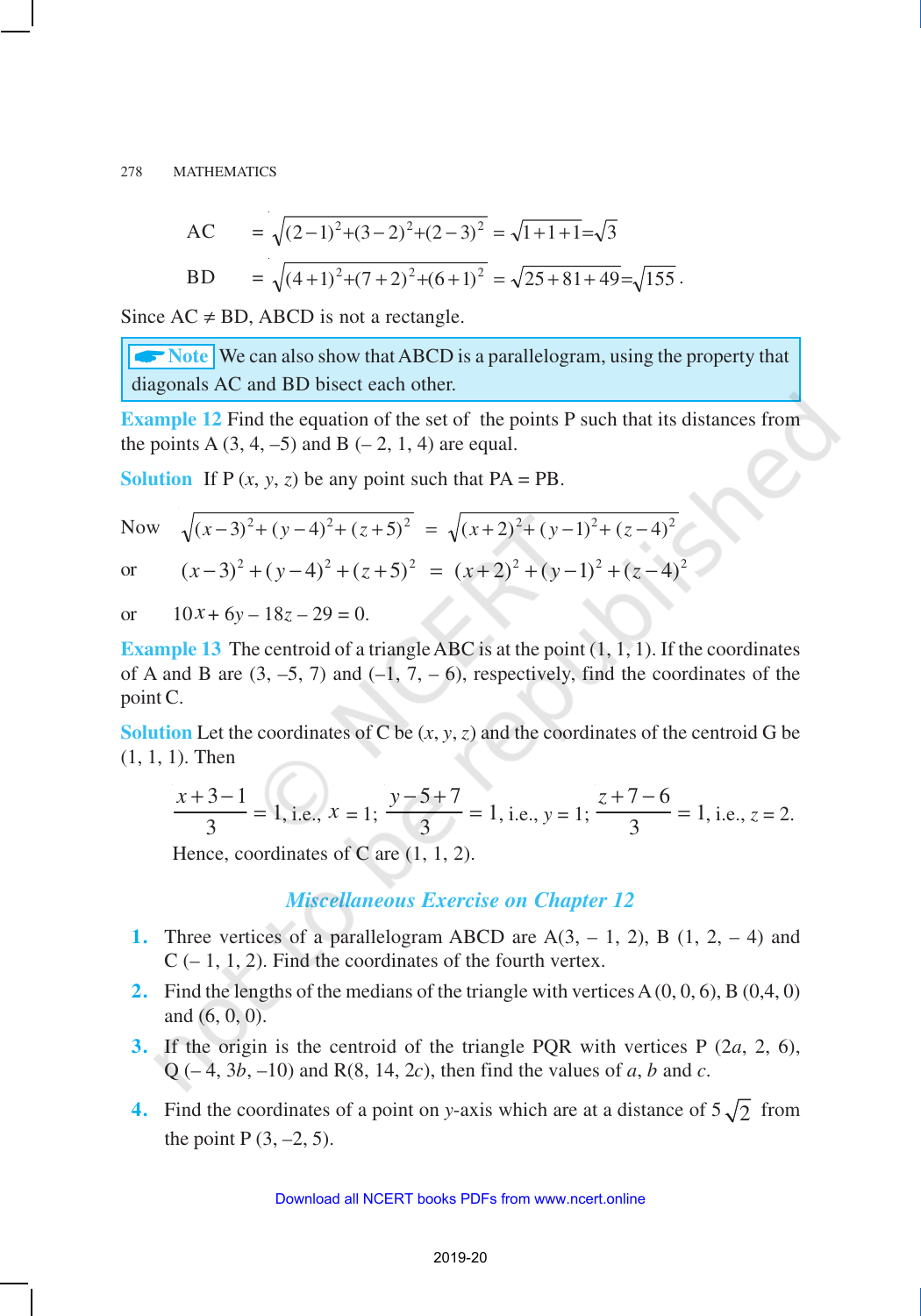**5.** A point R with *x*-coordinate 4 lies on the line segment joining the points  $P(2, -3, 4)$  and Q  $(8, 0, 10)$ . Find the coordinates of the point R.

[**Hint** Suppose R divides PQ in the ratio *k* : 1. The coordinates of the point R are given

by 
$$
\left(\frac{8k+2}{k+1}, \frac{-3}{k+1}, \frac{10k+4}{k+1}\right)
$$
].

**6.**If A and B be the points  $(3, 4, 5)$  and  $(-1, 3, -7)$ , respectively, find the equation of the set of points P such that  $PA^2 + PB^2 = k^2$ , where *k* is a constant.

### *Summary*

- $\bullet$  In three dimensions, the coordinate axes of a rectangular Cartesian coordinate system are three mutually perpendicular lines. The axes are called the *x*, *y* and *z*-axes.
- $\blacklozenge$  The three planes determined by the pair of axes are the coordinate planes, called XY, YZ and ZX-*planes*.
- ®The three coordinate planes divide the space into eight parts known as *octants*.
- $\bullet$  The coordinates of a point P in three dimensional geometry is always written in the form of triplet like  $(x, y, z)$ . Here  $x, y$  and  $z$  are the distances from the YZ**,** ZX and XY*-*planes.
- (i) Any point on *x*-axis is of the form  $(x, 0, 0)$ 
	- (ii) Any point on *y*-axis is of the form  $(0, y, 0)$
	- (iii) Any point on *z*-axis is of the form  $(0, 0, z)$ .
- $\bullet$  Distance between two points  $P(x_1, y_1, z_1)$  and Q  $(x_2, y_2, z_2)$  is given by

PQ=
$$
\sqrt{(x_2 - x_1)^2 + (y_2 - y_1)^2 + (z_2 - z_1)^2}
$$

 $\blacklozenge$  The coordinates of the point R which divides the line segment joining two points P  $(x_1, y_1, z_1)$  and Q  $(x_2, y_2, z_2)$  internally and externally in the ratio *m : n* are given by

$$
\left(\frac{mx_2 + nx_1}{m+n}, \frac{my_2 + ny_1}{m+n}, \frac{mz_2 + nz_1}{m+n}\right) \text{ and } \left(\frac{mx_2 - nx_1}{m-n}, \frac{my_2 - ny_1}{m-n}, \frac{mz_2 - nz_1}{m-n}\right),
$$

respectively.

The coordinates of the mid-point of the line segment joining two points

$$
P(x_1, y_1, z_1)
$$
 and  $Q(x_2, y_2, z_2)$  are  $\left(\frac{x_1 + x_2}{2}, \frac{y_1 + y_2}{2}, \frac{z_1 + z_2}{2}\right)$ .